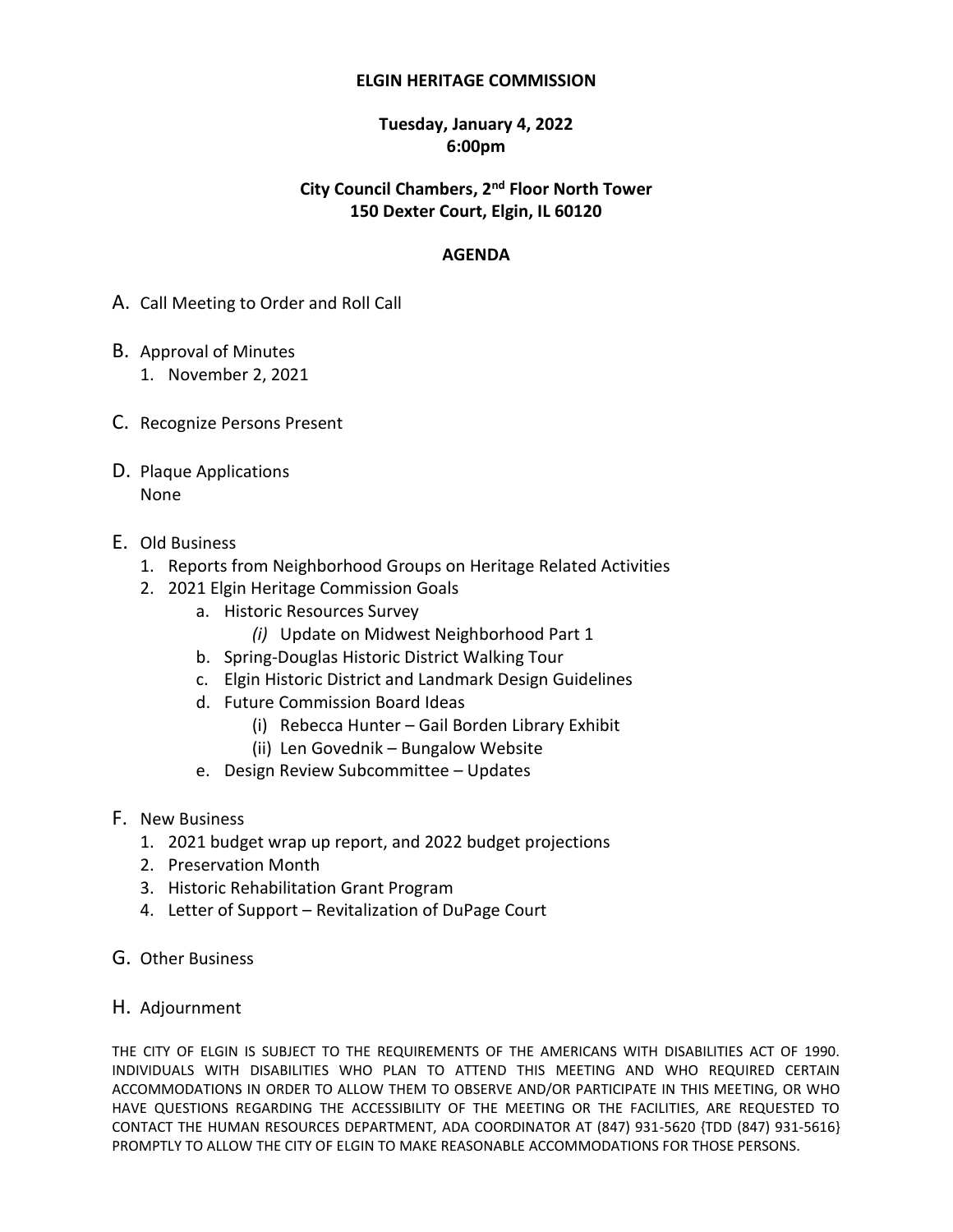# City of Elgin **Elgin Heritage Commission** November 2, 2021

### **Proposed Minutes**

- **A.** The meeting of the Elgin Heritage Commission was called to order at 7:02 p.m. in the City Council Chambers by Chairman John Marston.
	- 1. **Members Present**: Rebecca Hunter, Marge Rowe, Scott Savel, Brian Anderson and John Marston.
	- 2. **Members Absent**: Len Govednik, John Wiedmeyer, John Regan
	- 3. **City Staff Present**: Christen Sundquist, Historic Preservation Planner

#### **B. Approval of Minutes:**

- 1. *A motion was made by Commissioner Anderson to approve the October 5, 2021 minutes with the following amendments: F1a: change "architectures historic" to "architecture and historic". The motion was seconded by Commissioner Hunter. The motion passed unanimously.*
- **C. Recognize Persons Present**: None

#### **D. Plaque applications:** None

#### **E. Old Business**

- 1. Reports from Neighborhood Groups on Heritage Related Activities
	- a. Commissioner Rowe noted that the outdoor lighting was installed as well as the Wi-Fi at the cobblestone (302 W. Chicago Street). She also stated that the construction of the parking lot received unanimous approval by the Committee of the Whole and will receive final approval on November 3, 2021.
	- b. Commissioner Rowe noted that the Elgin History Museum has a new exhibit called "We Are Here" showcasing work by Kerri Liu.
	- c. Lastly, Commissioner Rowe stated that the Elgin History Museum's annual gala will again be online this year as a Zoom program with a silent auction starting on November 10-13<sup>th</sup>.
- 2. 2021 Elgin Heritage Commission Goals
	- a. Historic Resources Survey The exterior portion of the survey is completed and the next step in the survey process is to go over data. Staff and Commissioner Hunter will begin this next step in December.
	- b. Spring-Douglas Historic District Walking Tour The Commission received a cost estimate for the design and the printing costs of a hardcopy brochure. The discussed that they weren't entirely sure about printing hard copies as they weren't sure where to hand them out. They would like to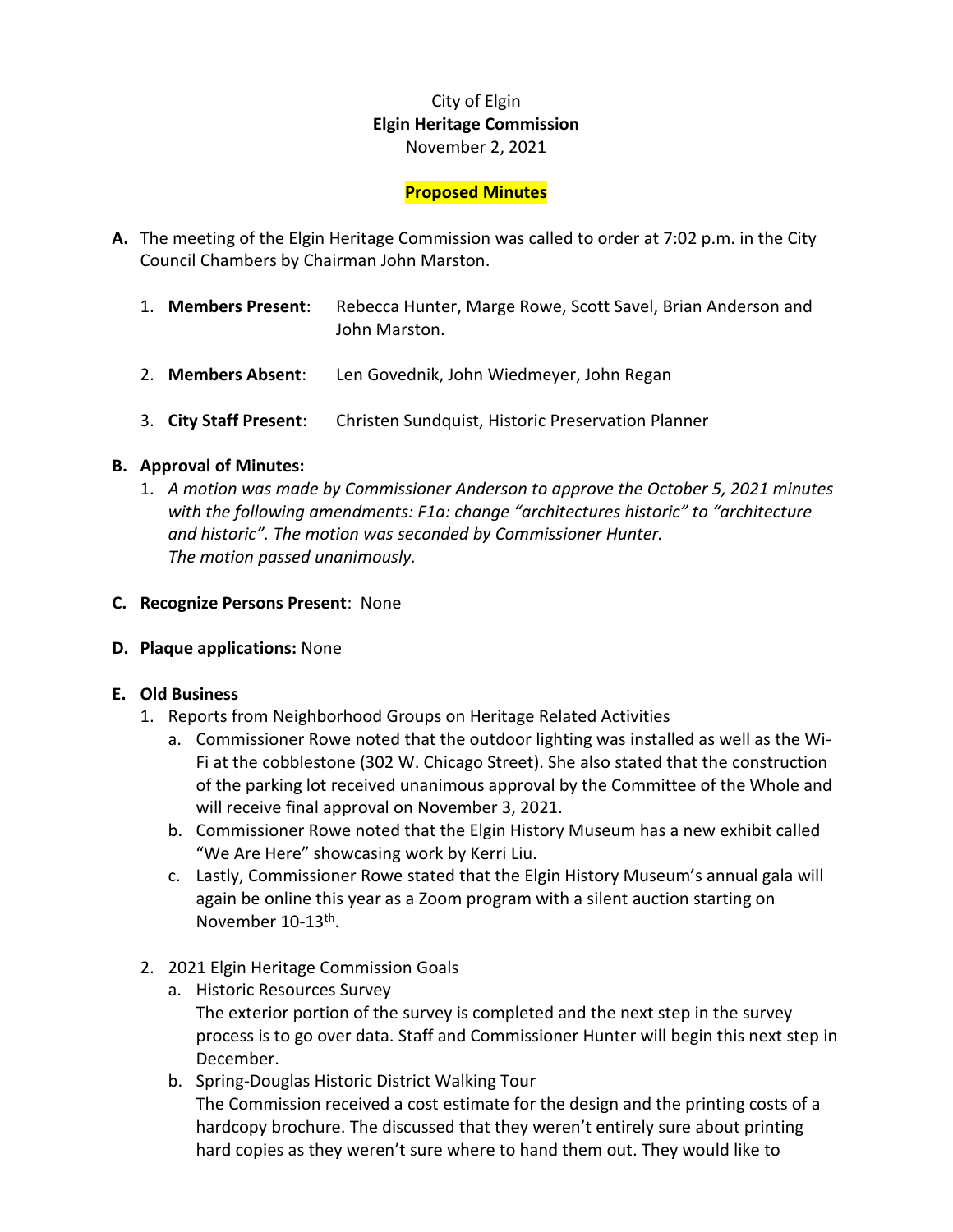- c. Elgin Historic District and Landmark Design Guidelines *No update.*
- d. Future Commission Board Ideas
	- i. Commissioner Hunter went through the working document that she and the Gail Borden staff compiled and noted that there are four planned lectures asking staff, Chairman Marston and Commissioner Savel along with herself to present varying topics. She needs a confirmation on if they would like to participate and if so, what they would like to discuss and three dates that work for them no later than January.
- e. Design Review Subcommittee Update
	- i. Commissioner Savel briefly touched on projects that are going on in the district including a construction of a new garage where compromises were made with the commission and the owner that left both parties satisfied with the overall design.

# **F. New Business**

- 1. Approve 2022 Meeting Schedule
	- a. Chairman Marston asked the commission if they'd be willing to change the time of the meeting to 6:00PM versus 7:00PM. The commission noted that there were no conflicts with the change in time.

*A motion was made by Commissioner Savel to change the meeting time of the Elgin Heritage Commission to 6:00PM versus 7:00PM. The motion was seconded by Commissioner Rowe.* 

*The motion passed unanimously.*

*A motion was made by Commissioner Savel to approve the 2022 meeting schedule as amended. The motion was seconded by Commissioner Anderson. The motion passed unanimously.*

- 2. Preservation Month
	- a. Event Location

Several of the commissioners were able to tour the Elgin Math and Science Academy campus on October 29, 2021 and found that the restoration and rehabilitation work that they are doing to the historic structures was admirable. They noted that the gymnasium would be a perfect location for the Mayor's Awards, however if events are still limited to 50 people then other spaces on the campus could be used instead that would still provide for a great event space.

*A motion was made by Commissioner Savel to have the 2022 Mayor's Awards for Preservation event to be held on May 3, 2022 to be located at the Elgin Math and Science Academy. The motion was seconded by Commissioner Rowe. The motion passed unanimously.*

b. Caterer Selection

*A motion was made by Commissioner Anderson to award the catering contract to My Chef Catering, Inc. The motion was seconded by Commissioner Savel. The motion passed unanimously.*